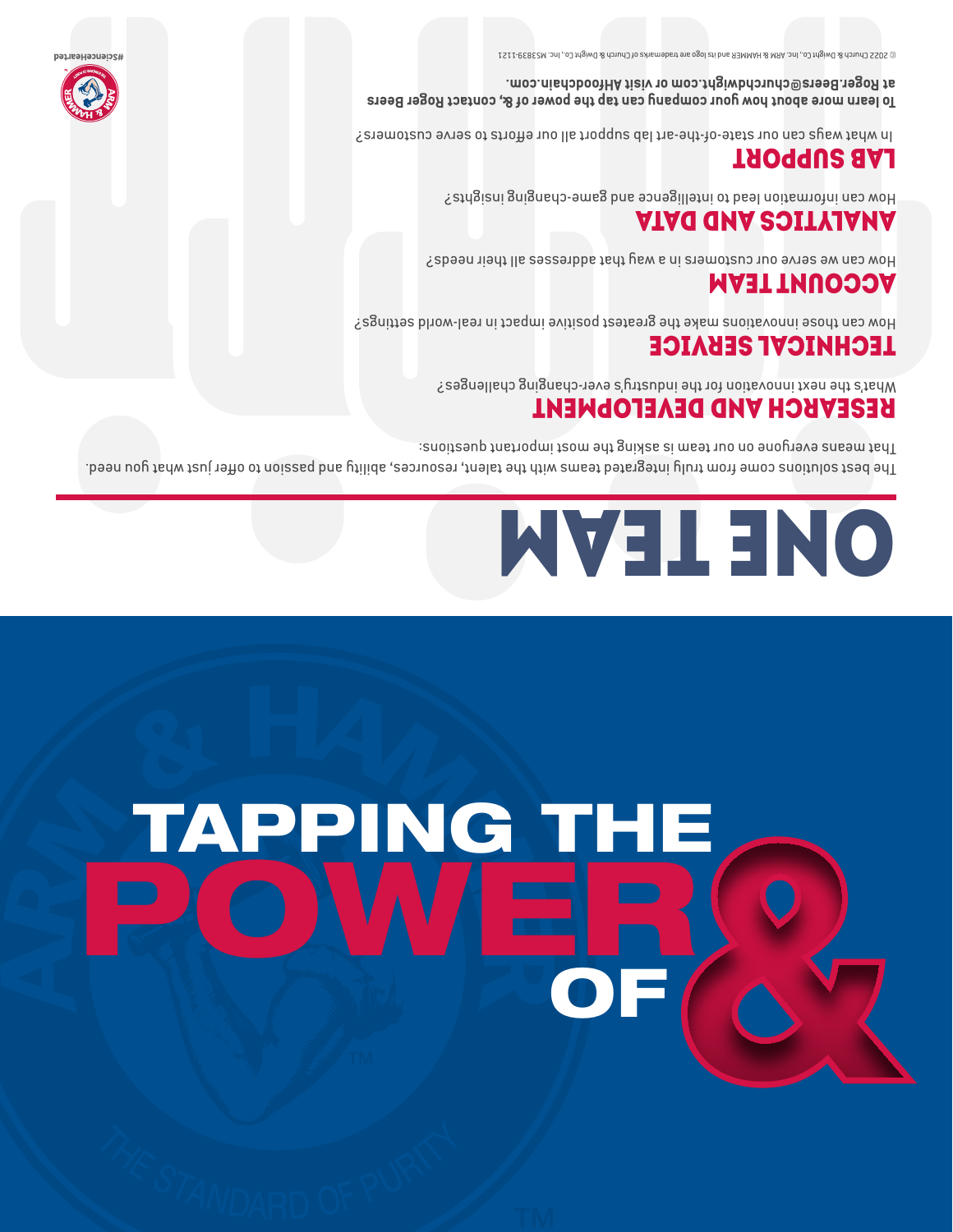### SO MANY CHALLENGES **SO MAN** LEVELS.

From economic pressures and consumer expectations to new regulatory requirements and the ongoing need for disease and pathogen control, every day is filled with more challenges you can see coming—and others you can't.

Unfortunately, most food chain solution providers only have answers to one need or another, rarely seeing all the challenges you face from every angle you do.

### WHAT IF YOU COULD WORK WITH A GLOBAL SOLUTIONS PROVIDER THAT MAKES ALL THE CONNECTIONS?



What if you could work with a company that takes an integrated approach to both animal & food production, with both on-farm answers & postharvest solutions?



#### full-circle insights

What if you could get comprehensive insights from a company that's expert at viewing your unique challenges from all possible angles?

true partnership

What if you could count on having a partner who's ready, willing and eager to help solve both expected and unanticipated challenges?

### WITH ARM & HAMMER", YOU CAN.

### We offer:

A single, unified team that can connect all the links of the food chain..

An alternative to status quo solutions that is both nature-based and backed by proven research.

A global solutions partner who helps the industry provide safe, affordable food in ways no one else can.



For us, the & symbol is more than just a curiously shaped mark. It represents our passionately held belief in the power of addition, that there's always one more opportunity waiting to be unlocked by an integrated, global team focused on your unique needs.